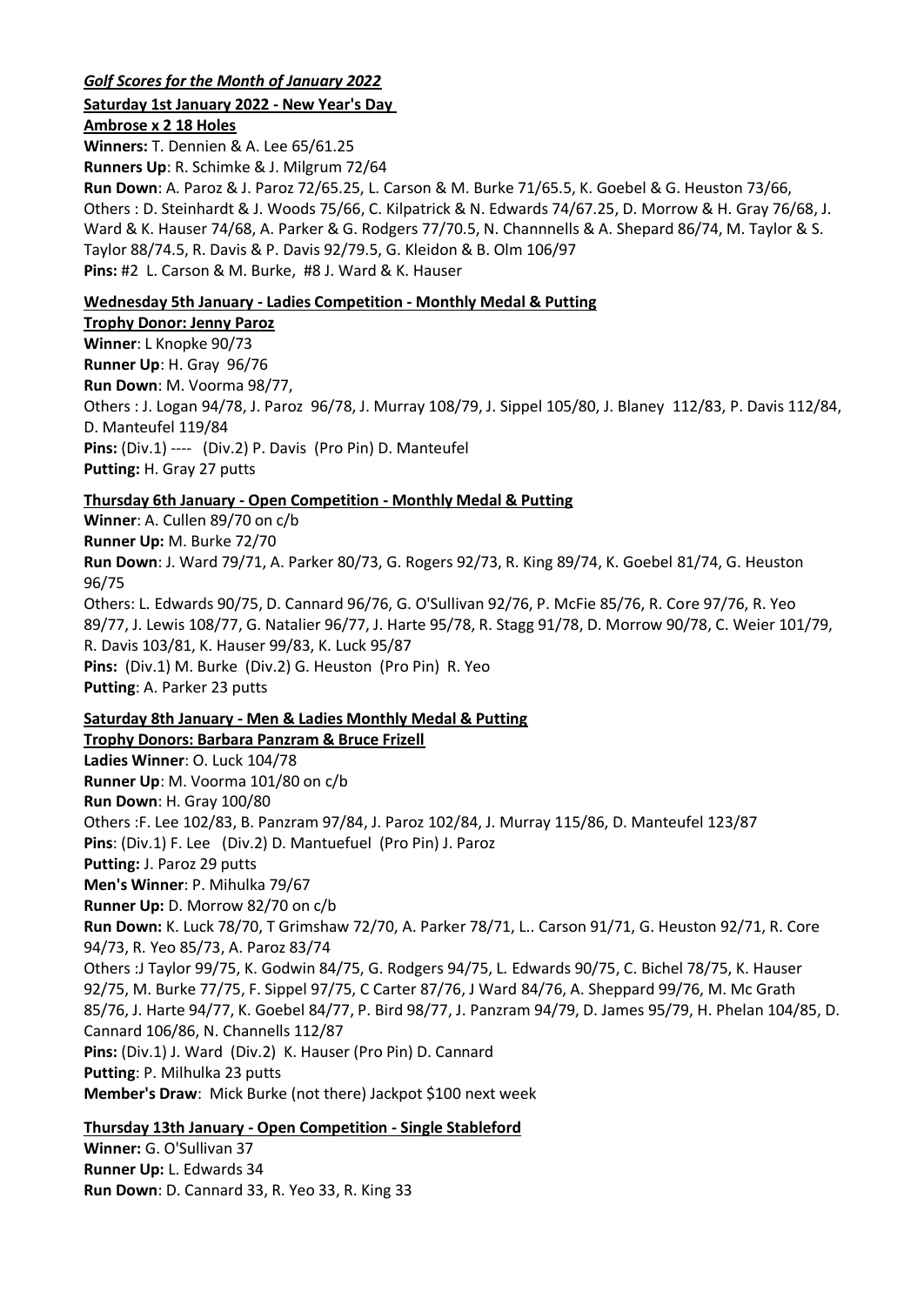Others :K. Hauser 33, R. Core 32, R. Davis 32, K. Luck 32, J. Pyers 31, J. Lewis 30, A. Cullen 30, A. Parker 29, G. Rogers 26, G. Natalier 24 **Pins:** (Div.1) L. Edwards (Div.2) J. Lewis (Pro Pin) L. Edwards

**Saturday 15th January - Men & Ladies Single Stableford**

**Trophy Donor for both Men & Ladies - Ken Goebel Ladies Winner**: H. Gray 36 **Runner Up**: J. Paroz 34 **Run Down**: D. Manteufel 33, Others : J. Murray 30, T. Harris 30, J. Logan 30, T. Pyers 30, J. Edwards 29, J. Blaney 28, F. Lee 26, J. Taylor DNF **Pins:** (Div.1) H. Gray (Div.2) no-one (Pro Pin) T. Pyers **Men's Winner:** G. Zischke 40 on c/b **Runner Up: M**. Acutt 40 **Run Down**: K. Luck 38, G. Heuston 37, F. Sippel 36, A. Parker 36, A. Paroz 36, D. James 36, C. Bichel 36, P. Mihulka 36, L. Edwards 36, Others : N. Faulks 35, K. Goebel 35, D. Morrow 35, J. Haddrell 34, L.. Carson 34, P. Bird 34, A. Cullen 33, J Ward 33, R. Core 33, R. Stagg 33, N. Channells 33, R. Yeo 33, A. Gray 31, M. Burke 31, K. Hauser 30, G. Rodgers 30, T Grimshaw 29, R. Gray 29, G Sternberg 28, A. Sheppard 27, D. Hauser 26, K. Godwin 25, J. Panzram 22 **Pins:** (Div.1) no-one (Div.2) R. Stagg (Pro Pin) F. Sippel **Member's Draw:** Bruce Frizell (not present) Jackpot next week \$150

**Wednesday 19th January - Ladies Competition - Single Stableford Trophy Donor: Marie Voorma Ladies Opening Day for 2022 & Star Putters Lunch Winner**: O. Luck 33 on c/b

**Runner Up**: L Knopke 33 **Run Down**: T. Pyers 32, J. Murray 31, T. Harris 31, J. Kane 30 Others :H. Gray 29, J. Blaney 28, M. McKinlay 28, M. Voorma 26, D. Manteufel 26, J. Logan 24, P. Davis 24, R. Matthews 21, B. Panzram 20, F. Lee 19, J. Paroz 17 **Pins:** (A) J. Logan (B) T. Harris (C) M. Mc Kinlay

#### **Thursday 20th January - Open Competition - Single Stableford**

**Winner**: J. Pyers 38 on c/b **Runner Up**: N. Faulks 38 **Run Down:** M. Burke 37, R. King 35, R. Davis 35, G. Rogers 35, K. Hauser 34, J. Ward 34 Others :K. Luck 32, A. Parker 31, W. James 30, A. Cullen 30, J. Gilbert 30, K. Faulks 30, R. Stagg 30, B. Heathwood 29, C. Weier 28, J. Ormaechea 28, J. Lewis 28, J. Panzram 27, R. Core 26, K. Niemeyer 24, H. Gilbert 24 **Pins:** (Div.1) M. Burke (Div.2) G. Rodgers (Pro Pin) J. Ward *Congratulations to Mick Burke who had an EAGLE on the Par 5 7th Hole*

**Saturday 22nd January - Ryan Memorial Day In Memory of Peter & Libby Ryan - Trophies donated by Chris Ryan Club Opening Day for 2022 Ladies Div. 1 Winner**: P. Faulks 40 **Div. 1 Runner Up**: F. Lee 35 **Div. 1 3rd Place**: B. Panzram 32 **Run Down**: J. Logan 31, J. Paroz 30, H. Gray 29 Others : L. Knopke 28, M. Voorma 28 **Ladies Div. 2 Winner**: D. Manteufel 30 **Div. 2 Runner Up**: O. Luck 30 **Div. 2 3rd Place:** J. Kane 25 Others :T. Pyers 25, J. Murray 24, H. Gilbert 22, J. Blaney 21 **Pins:** (Div.1) B. Panzram (Div.2) J. Blaney (Pro Pin) J. Blaney